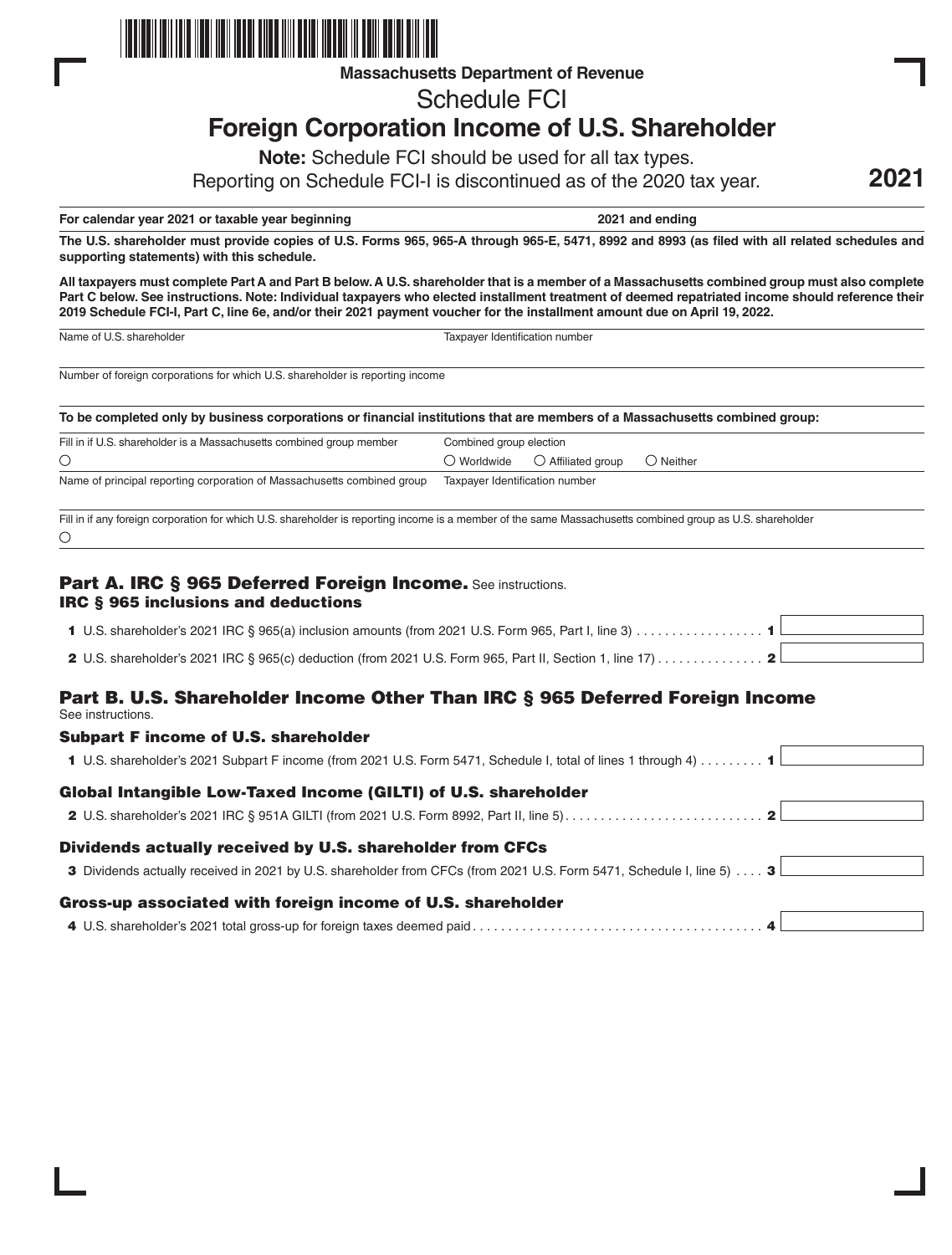

U.S. shareholder Taxpayer Identification number

# Part C. Total Dividends of U.S. Shareholder — Massachusetts Combined Group Member

Complete lines 1 through 9 for the 2021 tax year only if U.S. shareholder is a corporation or financial institution that is a member of a Massachusetts combined group. See 2021 instructions.

| <b>1</b> Total of all U.S. and foreign dividends (deemed or actual) of U.S. shareholder (including IRC § 965(a) inclusions,           | 2021 |
|---------------------------------------------------------------------------------------------------------------------------------------|------|
|                                                                                                                                       |      |
|                                                                                                                                       |      |
| 3 Total of all dividends of U.S. shareholder not subject to intercompany elimination. Subtract line 2 from line $1, \ldots, \ldots$ 3 |      |
| 4 Line 3 dividends attributable to U.S. subsidiaries where U.S. shareholder owns less than 15% of voting stock 4 L                    |      |
| 5 Line 3 dividends attributable to foreign subsidiaries where U.S. shareholder owns less than 15% of voting stock 5                   |      |
| 6 Line 3 dividends attributable to U.S. shareholder's ownership of RICs, REITs or non-wholly owned DISCs 6 L                          |      |
|                                                                                                                                       |      |
| 8 Total line 3 dividends of U.S. shareholder eligible for 95% Massachusetts DRD. Subtract line 7 from line 3 8 L                      |      |
|                                                                                                                                       |      |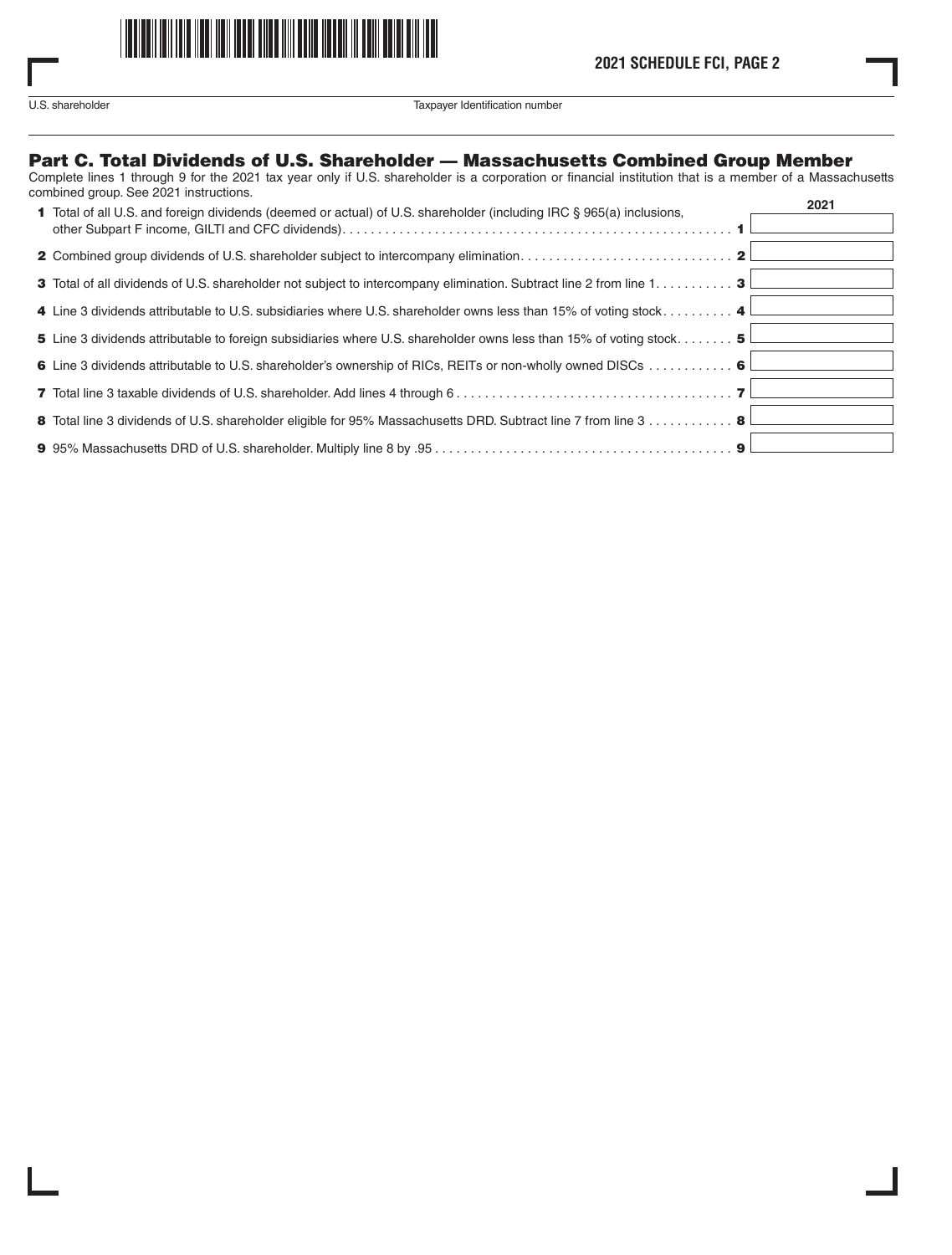**Note:** Taxpayers must refer to their specific Massachusetts tax return instructions to ensure that amounts reported on Schedule FCI are correctly reflected on their tax returns.

The Tax Cuts and Jobs Act (TCJA) was enacted by the federal government in December of 2017. The TCJA has a number of Massachusetts tax implications for business and individual taxpayers. These are, among others, inclusion of deemed repatriation income, GILTI and Massachusetts income adjustments for disallowed federal deductions (including the Internal Revenue Code (IRC) § 245A participation exemption deduction for foreign source dividends and the IRC § 250 deduction from GILTI and Foreign-Derived Intangible Income (FDII)). This income is also subject to the dividend gross-up rules set out in IRC § 78 which must be reflected in amounts reported by the taxpayer in its respective business or personal income tax return.

For tax years beginning on or after January 1, 2018, certain business taxpayers and personal income taxpayers were required to file Massachusetts Schedule FCI (Foreign Corporation Income of U.S. Shareholder) with their tax returns to report the pro rata share of foreign corporation income reported for federal tax purposes under the TCJA.

For a more detailed explanation see TIR 19-11: Legislation Impacting the Massachusetts Tax Treatment of Selected International Provisions of the Federal Tax Cuts and Jobs Act.

# Submit Federal Forms with Schedule FCI

In addition to completing and submitting Schedule FCI, taxpayers must also provide completed copies of the following 2021 U.S. tax forms (or their equivalents) as filed with all counterparts, supporting schedules and statements in the same manner as required for federal tax purposes:

• Form 965 (Inclusion of Deferred Foreign Income Upon Transition to Participation Exemption System);

• Form 965-A (Individual Report of Net 965 Tax Liability);

• Form 965-B (Corporate and Real Estate Investment Trust (REIT) Report of Net 965 Tax Liability and (REIT) Report of Net 965 Inclusion);

- Form 965-D (Transfer Agreement Under Section 965(i)(2))
- Form 965-E (Consent Agreement Under Section 965(i)(4)(D))
- Form 5471 (Information Return of U.S. Persons with Respect to Certain Foreign Corporations);

• Form 8992 (U.S. Shareholder Calculation of Global Intangible Low-Taxed Income (GILTI));

• Schedule B (Form 8992) (Calculation of GILTI for Members of a U.S. Consolidated Group Who Are U.S. Shareholders of a CFC)

• Form 8993 (Section 250 Deduction for Foreign-Derived Intangible Income (FDII) and Global Intangible Low-Taxed Income (GILTI)); and

• Any other related or equivalent U.S. form, schedule or statement

**Note:** Submission of U.S. forms with Schedule FCI constitutes part of the taxpayer's Massachusetts tax return reporting and overall filing requirements.

# General Information Who must file Schedule FCI?

Schedule FCI must be completed and filed with the tax return of any Massachusetts taxpayer who, for federal tax purposes, is a U.S. shareholder of any controlled foreign corporation (CFC) or specified foreign corporation (SFC) as such are defined in the IRC under the TCJA. Schedule FCI must be completed and filed when a taxpayer has a legal requirement to file and report income and deductions attributable to CFCs or SFCs on certain specified U.S. tax forms. The taxpayer must provide completed copies of these U.S. forms with Schedule FCI and their Massachusetts tax return. See "Submit Federal Forms with Schedule FCI" above.

# Specific Reporting Instructions

The scope of reporting on Schedule FCI includes U.S. shareholder and foreign corporation information and income and deductions attributable to CFCs and SFCs. Taxpayers that are members of a Massachusetts combined group must also report total dividends received and deductions claimed for both U.S. and foreign dividend sources.

# Registration Information

The taxpayer must enter beginning and ending dates of its taxable year on the top portion of the schedule. The taxpayer must report U.S. shareholder and foreign corporation information as provided on U.S. Form 5471 and on other related U.S. forms that must be submitted by the taxpayer with Schedule FCI (see "Submit Federal Forms with Schedule FCI" above).

U.S. shareholders are generally required to report aggregate inclusion amounts for federal tax purposes and to complete a separate U.S. Form 5471 for each applicable foreign corporation. Thus, a number of forms 5471 may be filed by a single U.S. shareholder. To address this, Schedule FCI requires that the taxpayer report the total number of foreign corporations from which the taxpayer is reporting income and deductions. All forms 5471 relating to such foreign corporations must be provided with Schedule FCI.

A U.S. shareholder that is a business corporation or financial institution must also indicate whether it is a member of a combined group on its Schedule FCI. If it is, the taxpayer must indicate its combined group election status, the name and TIN of the principle reporting corporation of the combined group, and whether any controlled foreign corporation (CFC) or specified foreign corporation (SFC) reported on Schedule FCI is a member of the same combined group as the taxpayer.

# Completing Schedule FCI, Parts A through C

In addition to completing the top portion of the schedule, all taxpayers must complete Part A and Part B of schedule FCI. A U.S. shareholder that is a Massachusetts combined group member must also complete Part C of schedule FCI.

See TIR 19-11: Legislation Impacting the Massachusetts Tax Treatment of Selected International Provisions of the Federal Tax Cuts and Jobs Act for specific details regarding Massachusetts reporting of deemed repatriated income and GILTI by corporate and non-corporate taxpayers. TIR 19-11 contains charts showing where corporate and non-corporate taxpayers are to report deemed repatriated income and GILTI (as well as corresponding Massachusetts adjust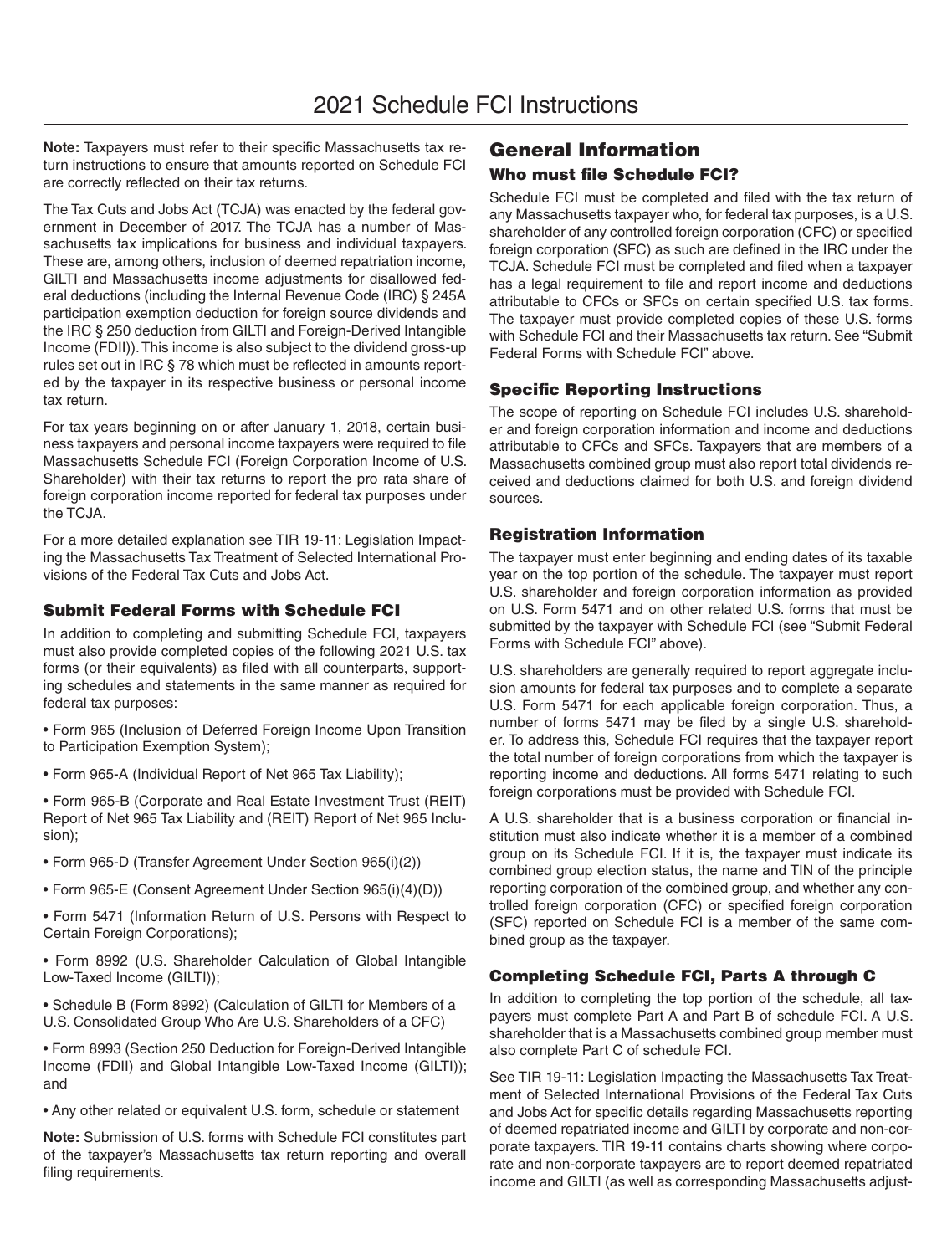ments) on their Massachusetts business and individual tax returns.

# Part A. IRC § 965 Deferred Foreign Income

The taxpayer must report IRC § 965(a) inclusion and §965(c) deduction amounts for the 2021 tax year if the taxpayer is reporting any such income for federal purposes. In addition to enclosing a complete copy of its 2021 U.S. Form 965 (or its equivalent) with all supporting schedules and statements as filed, the taxpayer must enter the following in Part A of Schedule FCI:

# Line 1

Enter 2021 IRC § 965(a) inclusion amount as reported on 2021 U.S. Form 965, Part I, line 3.

# Line 2

Enter total 2021 IRC § 965(c) deduction amount as reported on 2021 U.S. Form 965, Part II, Section 1, line 17.

# Part B. U.S. Shareholder Income other than IRC § 965 Deferred Foreign Income

The taxpayer must report U.S. Shareholder Income other than IRC § 965 Deferred Foreign Income in Part B. In addition to enclosing completed copies of 2021 U.S. Forms 965, 5471, 8992 and 8993 with all supporting schedules and statements as filed, the taxpayer must enter the following amounts in Part B of Schedule FCI:

#### **Subpart F Income of U.S. Shareholder**

#### Line 1

Enter U.S. shareholder's Subpart F income from 2021 U.S. Form 5471, Schedule I, total of lines 1 through 4.

**Global Intangible Low-Taxed Income (GILTI) of U.S. shareholder**

# Line 2

Enter the U.S. shareholder's IRC § 951A GILTI from U.S. Form 8992, Part II, line 5.

#### **Other Dividends Received by U.S. Shareholder**

# Line 3

Enter other dividends received by the U.S. shareholder from 2021 U.S. Form 5471, Schedule I, total of lines 5a through 5e.

# Line 4

Enter the U.S. shareholder's 2021 total IRC § 78 gross-up associated with foreign taxes deemed paid.

For certain business corporation and financial institution taxpayers, this is the amount reported on 2021 U.S. Form 1120, Schedule C, line 18, Column (a). For other business and individual taxpayers, enter the U.S. shareholder's 2021 total IRC § 78 gross-up associated with foreign taxes deemed paid from equivalent 2021 U.S. tax forms or schedules. See TIR 19-11, Section V for additional information regarding U.S. shareholder reporting of IRC § 78 gross-up associated with foreign income.

**Note:** Massachusetts does not allow the deductions in IRC §§ 245A, 250 and 965(c) for any amount of foreign income and/or gross-up attributable to such foreign income.

# Part C. Total Dividends of U.S. Shareholder - Massachusetts Combined Group Member

**Note:** Only a U.S. shareholder that is a business corporation or financial institution and a member of a Massachusetts combined group must complete Part C.

A U.S. shareholder that is a member of a Massachusetts combined group must report total dividend income and deductions on Part C of Schedule FCI for the 2021 tax year. To complete Part C, enter the requested information in the same manner as a stand-alone business corporation or financial institution would report total dividend income and deductions on Schedule E-1 of Massachusetts Forms 355/355S or Schedule D of Massachusetts Form 63-FI (including any IRC § 78 gross-up attributable to such income). See TIR 19- 11, Section V.

# Massachusetts Dividends Received Deduction

Massachusetts does not allow the dividends received deduction allowed under the IRC. However, a deduction is generally allowed for 95% of the value of dividends received (Massachusetts DRD) **except for** the following:

• Dividends from ownership of shares in a corporate trust engaged in business in the Commonwealth;

• Dividends resulting from deemed or actual distributions (except actual distributions of previously taxed income) from a DISC which is not wholly-owned;

• Dividends from any class of stock if the corporation owns less than 15% of the voting stock of the payer corporation or

• Dividends received from a RIC or REIT, whether the dividend is paid directly by the RIC or REIT or indirectly as through a subsidiary or affiliate of the taxpayer.

Enclose a schedule showing payers, amounts and percent of voting stock owned by class of stock if claiming the Massachusetts DRD.

# Line 1

Enter total of all U.S. and foreign source dividends (whether deemed or actual) of the U.S. shareholder (including but not limited to IRC § 965(a) inclusions, Subpart F income, GILTI and CFC dividends, and any IRC § 78 gross-up attributable to such income).

# Line 2

Enter total of all combined group dividends of the U.S. shareholder that are subject to intercompany elimination pursuant to the Massachusetts combined group reporting regulation. See 830 CMR 63.32.2(6)(c)(4).

# Line 3

Enter total of all dividends of the U.S. shareholder that are not subject to intercompany elimination by subtracting line 2 from line 1.

# Line 4

Enter total of all line 3 dividends attributable to U.S. subsidiaries where the U.S. shareholder owns less than 15% of voting stock.

# Line 5

EnteEnter total of all line 3 dividends attributable to foreign subsidiaries where U.S. shareholder owns less than 15% of voting stock.

# Line 6

Enter total of all line 3 dividends that are attributable to U.S. shareholder's ownership of RICs, REITs or non-wholly owned DISCs.

# Line 7

Enter total of lines 4 through 6 on line 7. This amount represents